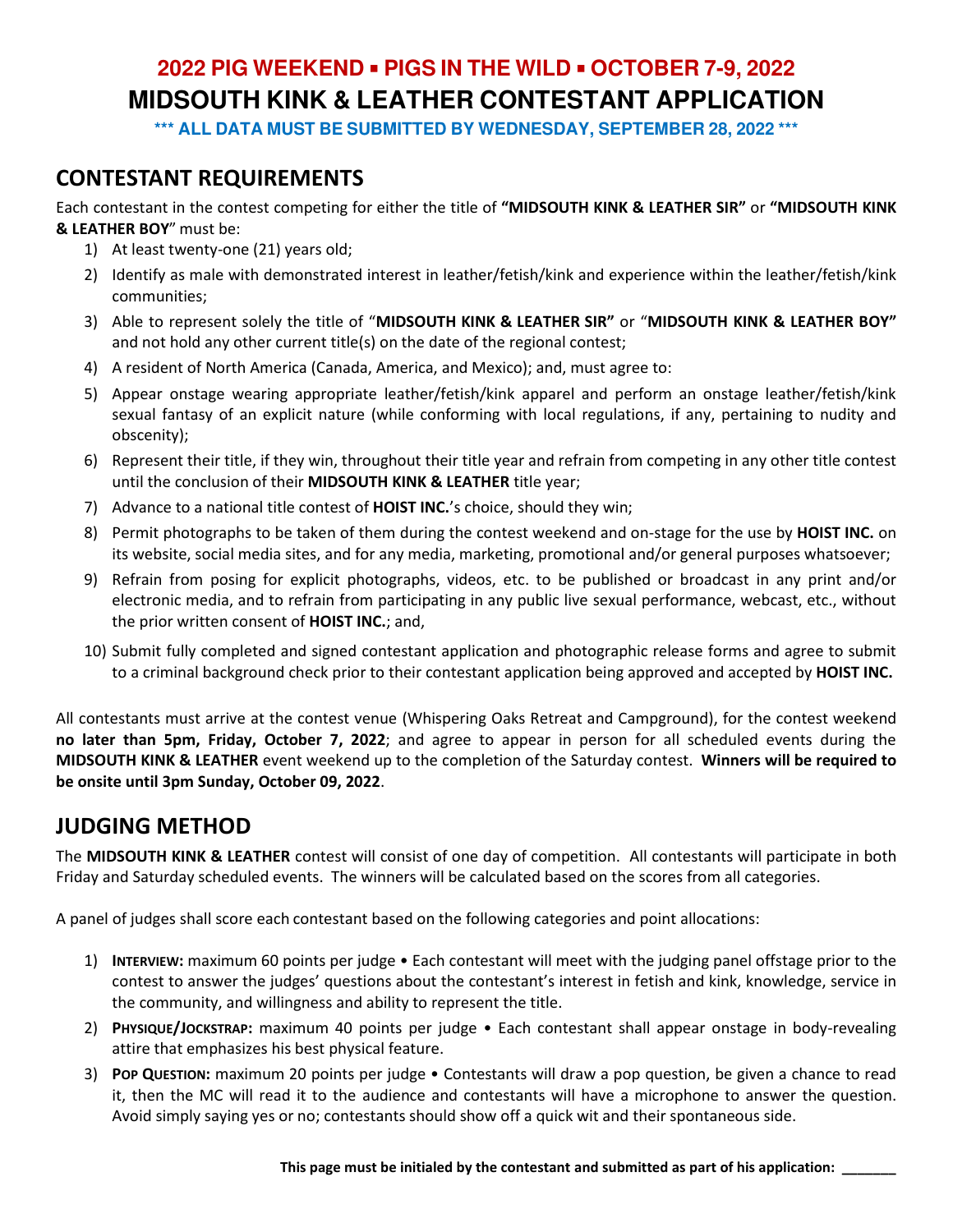**\*\*\* ALL DATA MUST BE SUBMITTED BY WEDNESDAY, SEPTEMBER 28, 2022 \*\*\*** 

- 4) **INTRODUCTION & IMAGE:** maximum 40 points per judge Each contestant will appear onstage to introduce himself to the audience and briefly describe his background or interest in the leather/fetish/kink community, while wearing attire that best represents his image as **"MIDSOUTH KINK & LEATHER SIR"** or **"MIDSOUTH KINK & LEATHER BOY."** Political platform speeches are to be avoided. The onstage Introduction shall be no longer than two (2) minutes.
- 5) **FANTASY:** maximum 60 points per judge Each contestant will perform an onstage leather/fetish/kink sexual fantasy of their choosing based on what represents a personal kink/fetish. The onstage Fantasy shall be no longer than five (5) minutes.

Time restrictions will be strictly enforced for each of these categories. Exceeding time restrictions will result in the tallymaster applying up to a 10-point penalty for that category to the contestant's score. Time restrictions and allocation of points may be modified with prior notice to the contestants.

A winner and first runner-up shall be selected for the contest in both the **SIR** and **BOY** categories. In the event of any tie or dispute regarding the tallying of a contest, the **MIDSOUTH KINK & LEATHER** Event Producer will be consulted along with the **HOIST INC**. Board of Directors to make a final determination.

### **Additional Information**

#### **FRATERNIZATION WITH JUDGES**

**MIDSOUTH KINK & LEATHER** contestants shall be prohibited from having private meetings or engaging in sexual activity or scene play with the judges prior to the announcement of the results. Any behavior that might create even the appearance of bias will be brought to the attention of the Event Producer who will decide if the disqualification of the judge and/or contestant is warranted. To avoid accidental violation of this policy, all contestants and judges should display their identification badges at all contest events.

#### **FANTASY THEMES**

**MIDSOUTH KINK & LEATHER** contestants will perform an onstage leather/fetish/kink sexual fantasy of their choosing based on what represents a personal kink/fetish that clearly displays the category they are competing for. The scene should show for the judges the contestants' fetish/kink preferences for play and skills. Each contestant will be judged separately and should be equally represented in the fantasy. Contestants will be allowed to use props, choice of music and/or personal assistants to further enhance the fantasy presentation.

All fantasies must conform to all event space requirements regarding props, flame, smoke, etc. The **MIDSOUTH KINK & LEATHER** contest staff will review all fantasy specifications prior to their performance. Any damage due to not following these guidelines will be the responsibility of the contestant.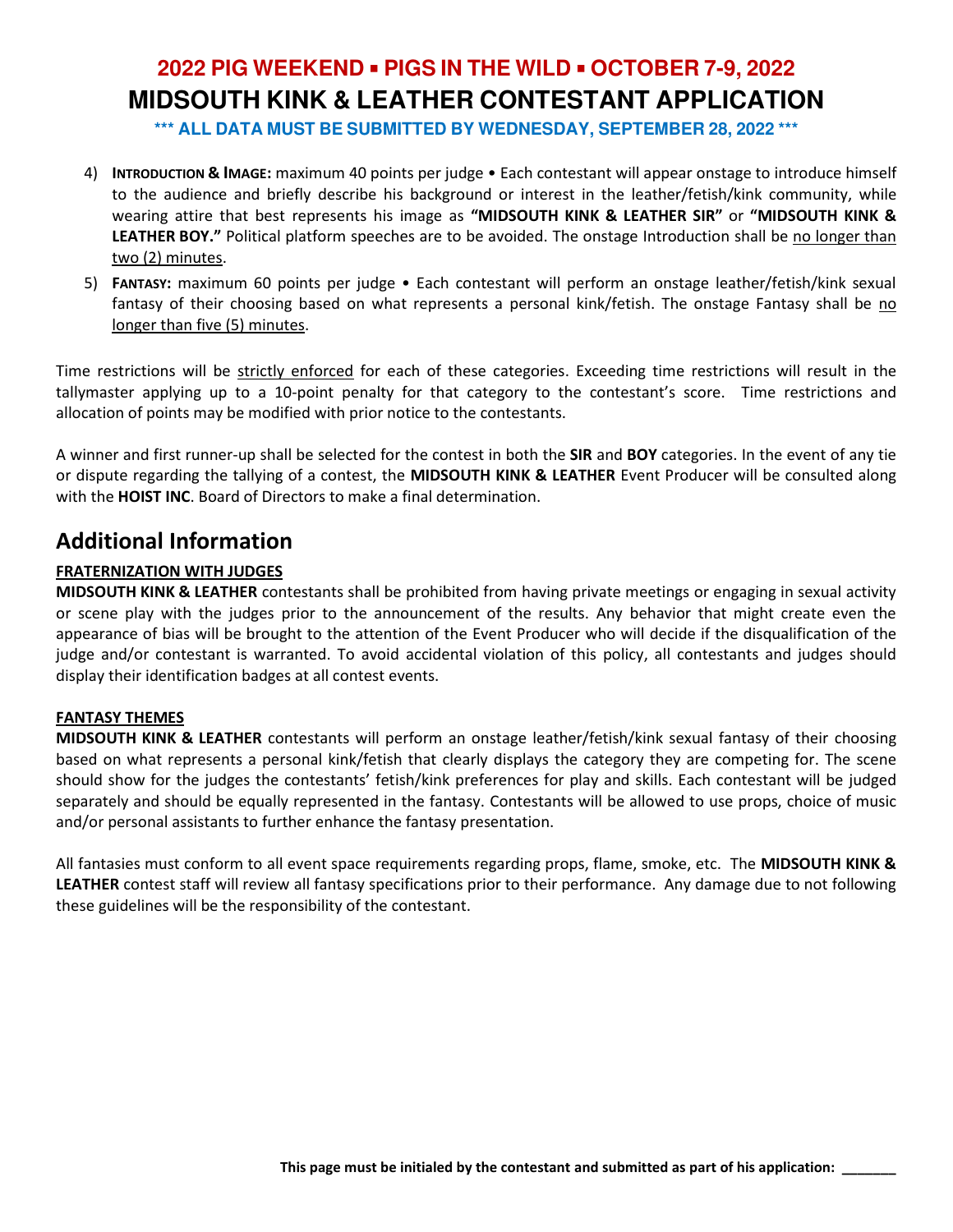**\*\*\* ALL DATA MUST BE SUBMITTED BY WEDNESDAY, SEPTEMBER 28, 2022 \*\*\*** 

### **MIDSOUTH KINK & LEATHER TITLEHOLDER INFORMATION**

#### **PRIZE PACKAGE**

The winner of the title of **"MIDSOUTH KINK & LEATHER SIR"** and **"MIDSOUTH KINK & LEATHER BOY"** will receive a prize package that includes but is not limited to the following provided they complete their entire title year in good standing:

- Travel funds which will be determined by **HOIST INC.** within (60) days following completion of the **MIDSOUTH KINK & LEATHER SIR/BOY** weekend event and after all contest weekend invoices are paid
- One registration for national title contest of **HOIST INC.**'s choice
- A title vest, with a patch and title rocker
- Other items as provided by individual sponsors if available

#### **EXPECTATIONS OF THE MIDSOUTH KINK & LEATHER TITLEHOLDERS**

- Attend quarterly check in with Event Producer
- Attend a minimum of (2) events of **HOIST INC.** choice to promote **MIDSOUTH KINK & LEATHER**
- Attend the **MIDSOUTH KINK & LEATHER** weekend event the year following your victory and participate in the step-down process
- Wear your title specific clothing at all **MIDSOUTH KINK & LEATHER** represented events
- Host a fundraiser for a charity (local or national)
- Host a fundraiser for the **MIDSOUTH KINK & LEATHER** travel fund
- Acquire any additional leather/fetish/kink apparel, if required by national competitions
- Represent the **MIDSOUTH KINK & LEATHER** brand well with no code of conduct violations

#### **TRAVEL AND TRAVEL FUNDS**

During your title year, you will be able to get reimbursed for travel expenses up to the travel fund raised during the year. Since funds will not be sufficient to cover all expenses related to your travel, we encourage you to supplement the travel fund through fundraising activities and/or your own resources.

All events that you attend need to be recorded with the **MIDSOUTH KINK & LEATHER** Event Producer. This assists with marketing and media strategy. In addition, the Event Producer will assist you in travel planning and resources. **HOIST INC.** has many friends across the country that can assist with housing and travel. Before you book any event, always reach out and inquire about alternative options.

#### **SOCIAL MEDIA AND PUBLIC RELATIONS**

**MIDSOUTH KINK & LEATHER** titleholders will be assigned a specific Facebook public page that will be their responsibility to maintain with news about their upcoming appearances and interact with individuals. All emails that come through the page must be answered or referred to the Event Producer within 48 hours. Any significant **MIDSOUTH KINK & LEATHER** related social media updates should be coordinated with **HOIST INC.** for brand appropriateness and consistency. Do not submit or participate in any social media discussions that are not **MIDSOUTH KINK & LEATHER** and **HOIST INC.** positive. If you have any concerns about content, please contact the **MIDSOUTH KINK & LEATHER** Event Producer.

#### **STANDARD OF BEHAVIOR/CONDUCT**

All **MIDSOUTH KINK & LEATHER** titleholders are brand ambassadors and must conduct themselves appropriately. Creating a positive image of the brand, speaking up and expressing your thoughts politely and constructively will reflect well on the organization. Do not participate in any negative discussion regarding **MIDSOUTH KINK & LEATHER** and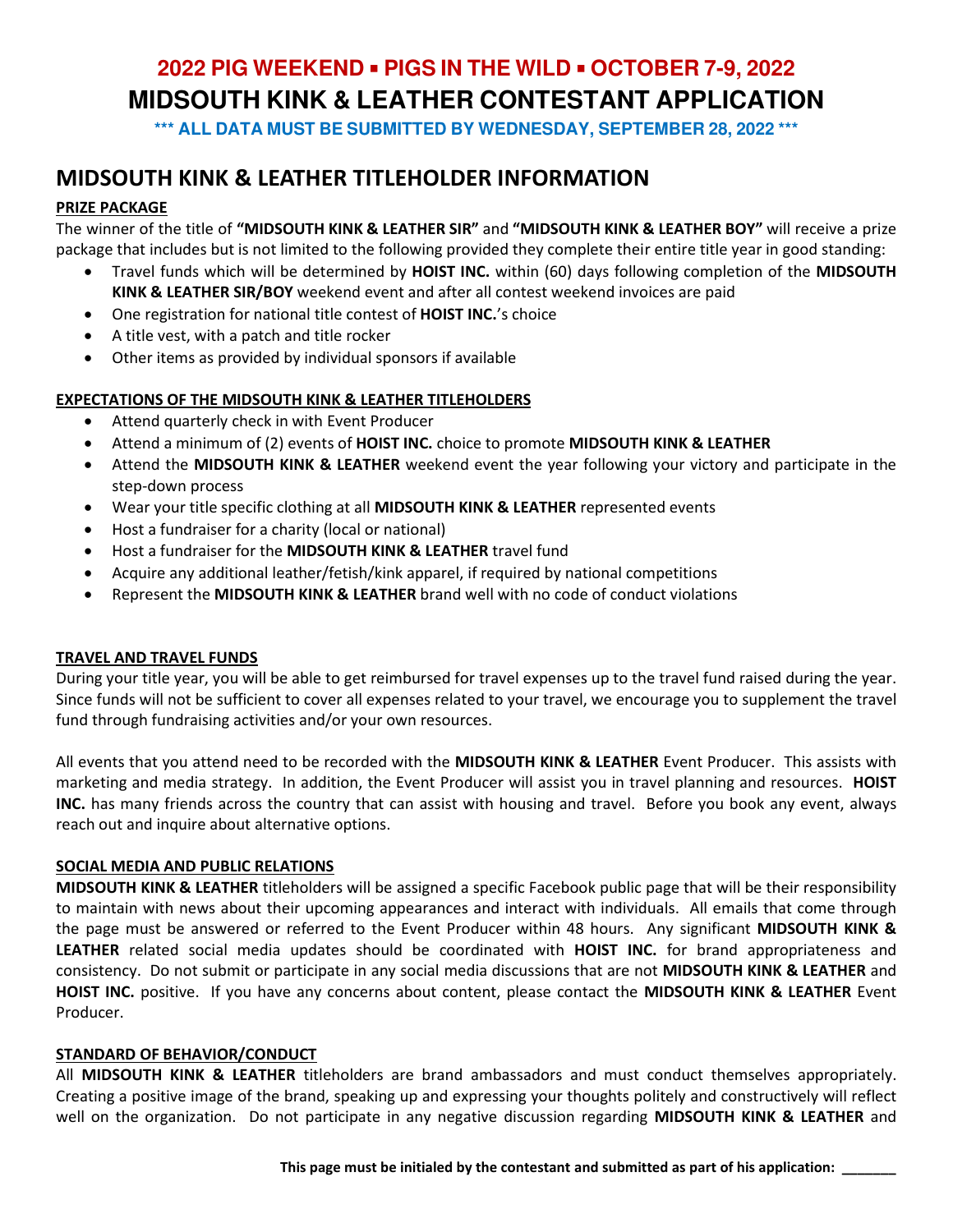**\*\*\* ALL DATA MUST BE SUBMITTED BY WEDNESDAY, SEPTEMBER 28, 2022 \*\*\*** 

**HOIST INC.** via social media or in public. Avoid being photographed while publically intoxicated, or using illegal drugs. Violation of the code of conduct policy is grounds for removal of title.

#### **REMOVAL OF TITLE**

If a titleholder fails to perform their duties as specified, or is found to be in violation of any clause in this agreement, or is arrested during their title year, **MIDSOUTH KINK & LEATHER** and **HOIST INC.** both reserve the right to remove their title. Keeping us up to date and communication can reduce many of these concerns. If there are any other situations in your life that may come out during your title year that reflect negatively on you and you have not already included this in your application, be sure to share that with the **MIDSOUTH KINK & LEATHER** Event Producer immediately who will escalate to the **HOIST INC.** Board of Directors for discussion; please follow this hierarchy of staff.

If a titleholder is removed from their position, **HOIST INC.** may ask the first runner up to serve in their place as titleholder for the balance of the title year. The removed titleholder must return their **MIDSOUTH KINK & LEATHER** vest with patches and paraphernalia, medallions, and trophies pertaining to the revoked title immediately and forfeits any prizes not already redeemed. The removed titleholder will not be considered as having stepped down and will not be accorded the rights and benefits of an alumni titleholder.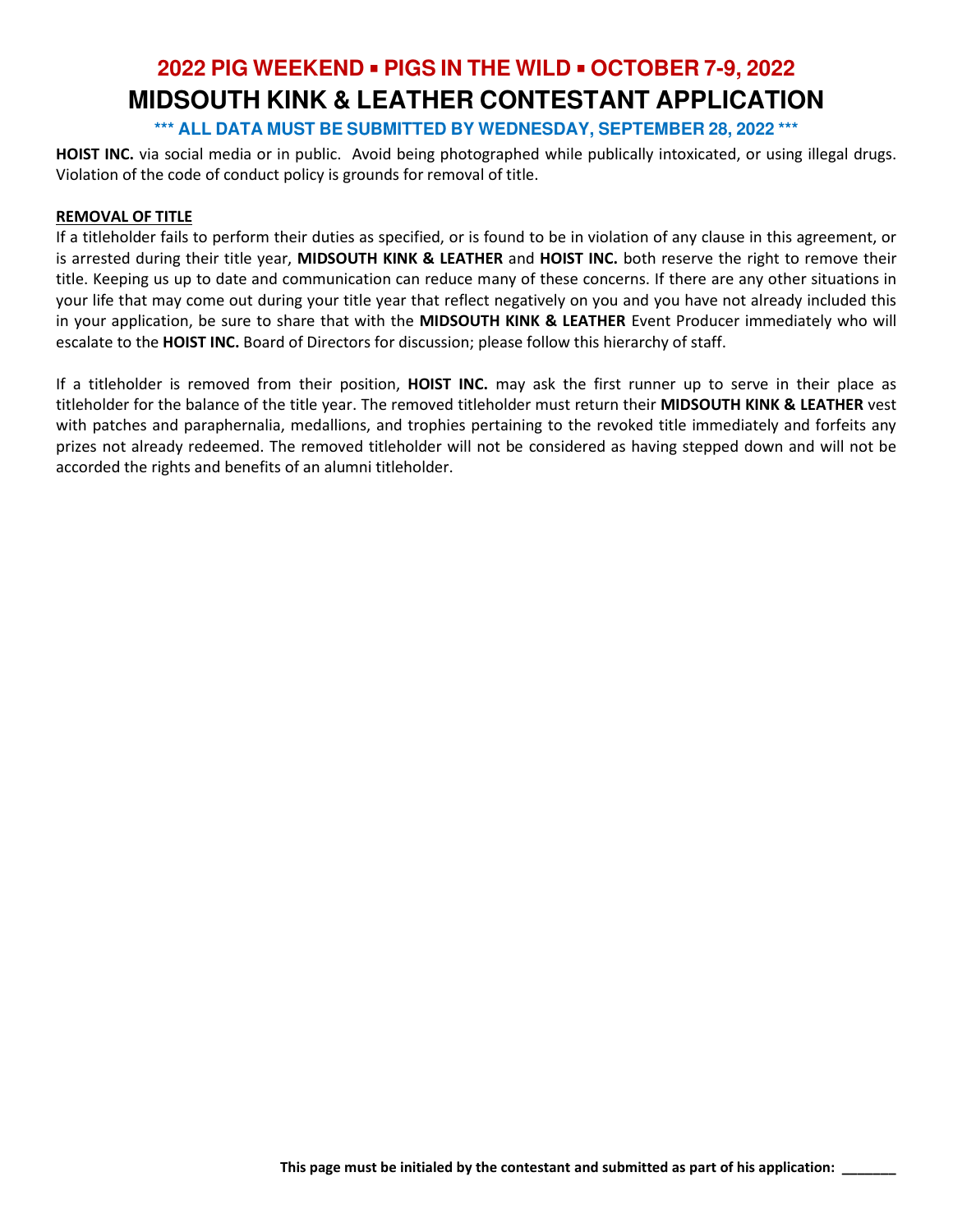**\*\*\* ALL DATA MUST BE SUBMITTED BY WEDNESDAY, SEPTEMBER 28, 2022 \*\*\* THIS FORM MUST BE COMPLETED TO BE ACCEPTED BY HOIST INC.** 

### **MIDSOUTH KINK & LEATHER CONTEST CONTESTANT REGISTRATION FORM • PAGE 1 OF 2**

- (1) Complete and sign this form and the Photographic Release, and submit with all supporting pages showing your initials. All forms must be properly typed and not hand written;
- (2) Attach a photocopy of your driver's license or current valid passport showing your age and expiration date of valid ID;
- (3) Submit a recent, clear facial photograph for the contest program and Facebook page; e-mail or submit an electronic copy of a .jpg or .tiff file at 300 dpi resolution.

| Competing as either: $\bigcirc$ Sir or $\bigcirc$ Boy                                                                                                                                                                                                                           |                        |            |                              |                         |                   |                                                |  |  |
|---------------------------------------------------------------------------------------------------------------------------------------------------------------------------------------------------------------------------------------------------------------------------------|------------------------|------------|------------------------------|-------------------------|-------------------|------------------------------------------------|--|--|
| <b>Legal Name:</b>                                                                                                                                                                                                                                                              |                        |            |                              |                         |                   |                                                |  |  |
| <b>Scene or Stage Name (if different)</b>                                                                                                                                                                                                                                       |                        |            |                              |                         |                   |                                                |  |  |
| <b>Address:</b>                                                                                                                                                                                                                                                                 |                        |            |                              |                         |                   |                                                |  |  |
| City:                                                                                                                                                                                                                                                                           | <b>State/Province:</b> |            |                              | <b>Zip/Postal Code:</b> |                   |                                                |  |  |
| Phone: (<br>$\rightarrow$                                                                                                                                                                                                                                                       |                        |            | Email:                       |                         |                   |                                                |  |  |
| <b>Special Medical or Other Needs:</b>                                                                                                                                                                                                                                          |                        |            |                              |                         |                   |                                                |  |  |
| Age:                                                                                                                                                                                                                                                                            | <b>Birthdate:</b>      |            |                              | Height:                 |                   | Weight:                                        |  |  |
| Hair color:                                                                                                                                                                                                                                                                     |                        | Eye color: |                              |                         | <b>Body Hair:</b> |                                                |  |  |
| <b>Body Modifications (tattoos, piercings, etc.):</b>                                                                                                                                                                                                                           |                        |            |                              |                         |                   |                                                |  |  |
| <b>T-Shirt Size:</b>                                                                                                                                                                                                                                                            | <b>Boot/Shoe Size:</b> |            | <b>Cock Size (optional):</b> |                         |                   | $\bigcirc$ Cut $\bigcirc$ Uncut $\bigcirc$ N/A |  |  |
| (Circle Yes or No) Have you ever:<br>Been arrested, indicted or convicted of a Felony crime (or equivalent) or a crime involving fraud,<br>$\bullet$<br>deception, or other criminal activity? [ Y ] [ N ]<br>Appeared in any pornographic photos, films or videos? [ Y ] [ N ] |                        |            |                              |                         |                   |                                                |  |  |
| I consent to a criminal background check of my legal name for the sole purpose of entering the Contest System.<br>[N]<br>[Y]                                                                                                                                                    |                        |            |                              |                         |                   |                                                |  |  |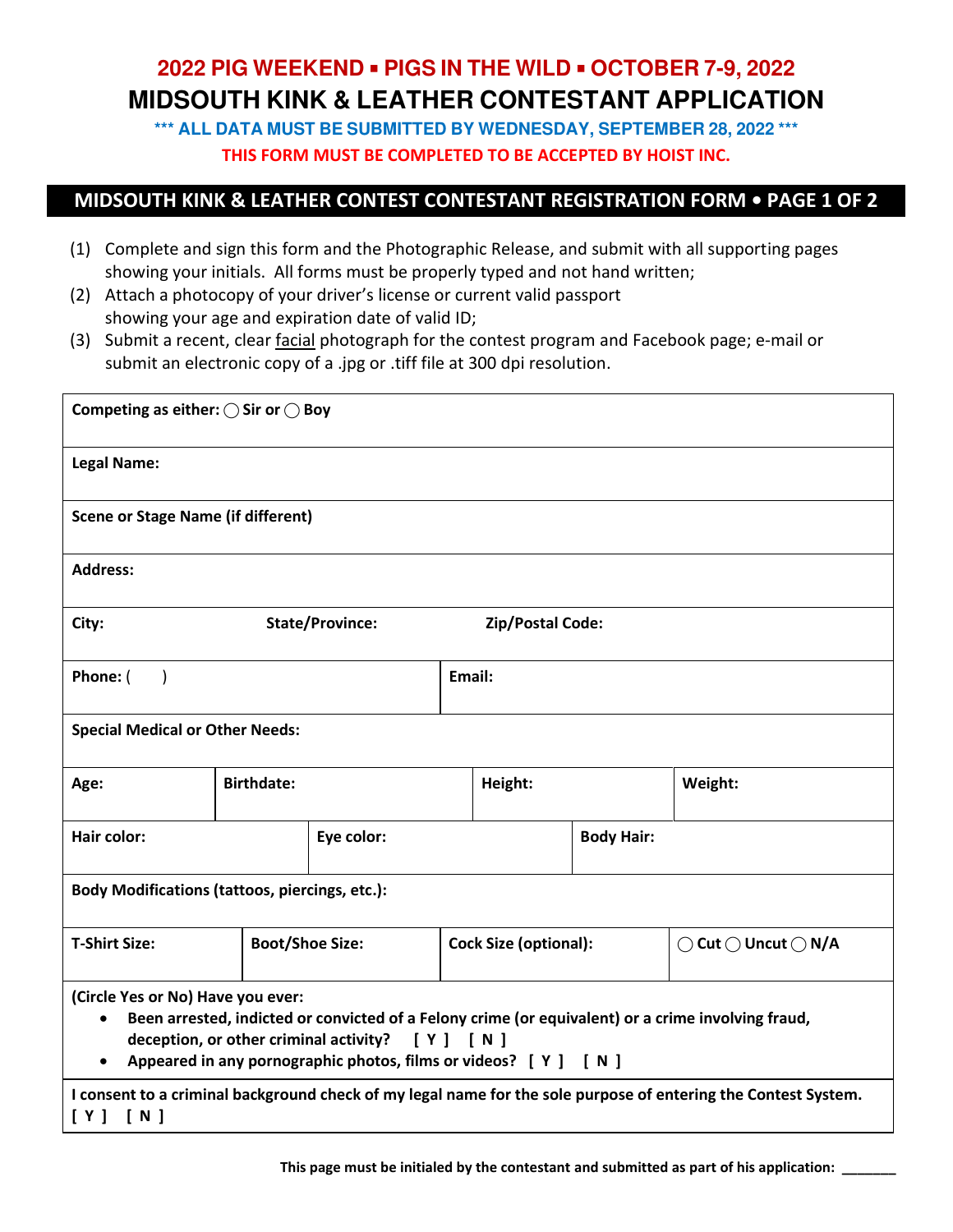**\*\*\* ALL DATA MUST BE SUBMITTED BY WEDNESDAY, SEPTEMBER 28, 2022 \*\*\*** 

| MIDSOUTH KINK & LEATHER CONTEST CONTESTANT REGISTRATION FORM . PAGE 2 OF 2                                                                                                    |                                                         |  |  |  |  |  |
|-------------------------------------------------------------------------------------------------------------------------------------------------------------------------------|---------------------------------------------------------|--|--|--|--|--|
| <b>Previous Titles:</b>                                                                                                                                                       |                                                         |  |  |  |  |  |
| <b>Club Memberships:</b>                                                                                                                                                      |                                                         |  |  |  |  |  |
| <b>Community Activities:</b>                                                                                                                                                  |                                                         |  |  |  |  |  |
| <u> 1989 - Johann John Harry, margaret amerikan basal (</u>                                                                                                                   | Left _____ Right<br>Left _____ Right                    |  |  |  |  |  |
|                                                                                                                                                                               | Left _____ Right<br>_Left ____Right<br>Left _____ Right |  |  |  |  |  |
| Leather/Fetish/Kink/BDSM Interests:                                                                                                                                           | ___ Left ____ Right                                     |  |  |  |  |  |
| Your PUBLIC biographical information for the website, social media, and contest program<br>(max 200 words; if you exceed the maximum, only the first 200 words will be used): |                                                         |  |  |  |  |  |
| Your additional biographical Information for the judges (attach additional sheets if needed):                                                                                 |                                                         |  |  |  |  |  |
|                                                                                                                                                                               |                                                         |  |  |  |  |  |

**I, the rules and regulations set by MIDSOUTH KINK & LEATHER in the rules and regulations set by MIDSOUTH KINK & LEATHER SIR and HOIST INC., and the management of the facilities where the events are held. I certify that all information I have provided on this form is accurate. I certify that I am 21 years of age or older and meet all the qualifications specified in the attached "Contestant Qualifications" statement. I understand that if I win the contest, I will be required to fulfill the duties of my title as established by the sponsors.**